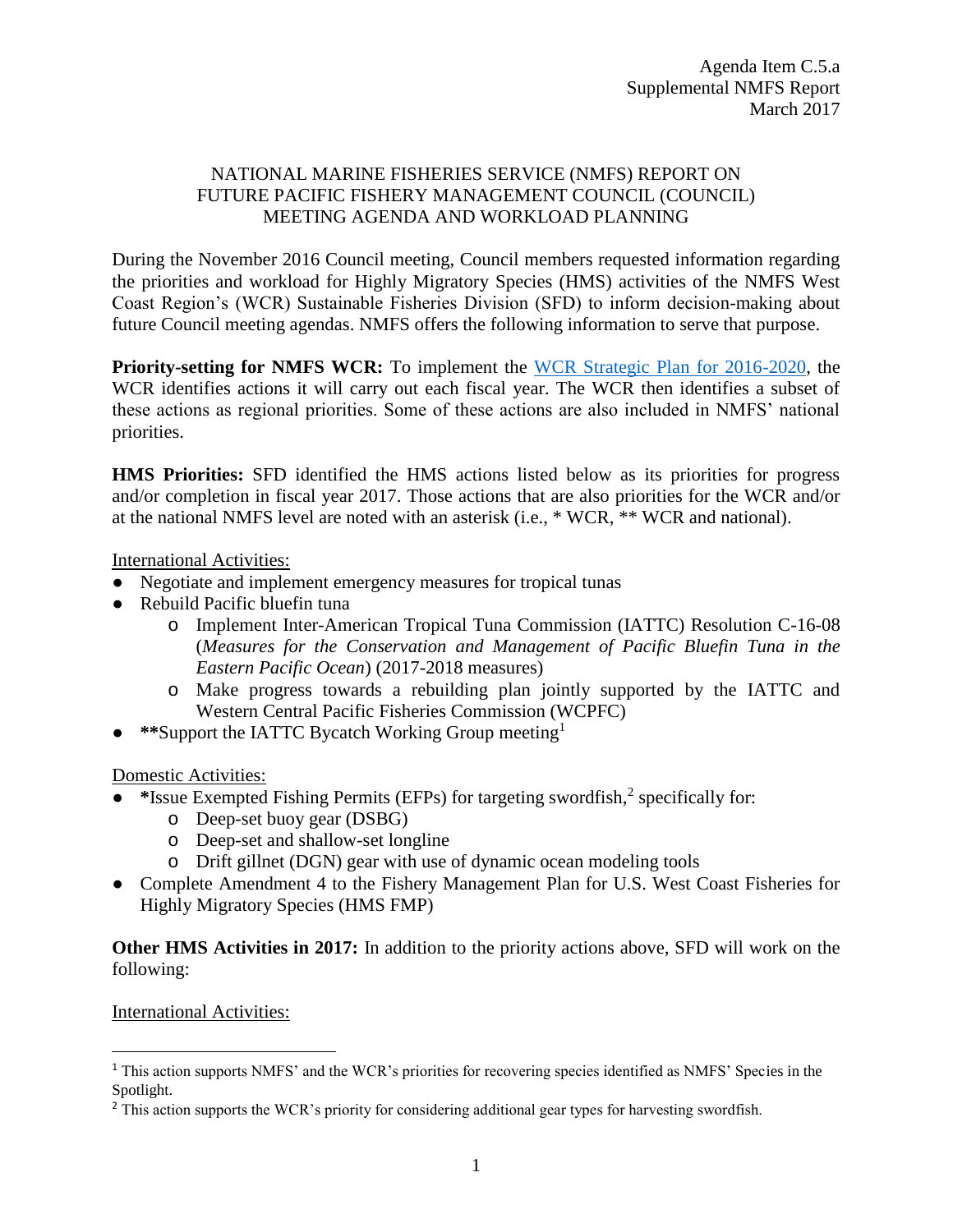- Support the U.S. Delegations to the IATTC and Northern Committee to the WCPFC, including General Advisory Committee and Scientific Advisory Subcommittee meetings
- Publish Compliance Guides for regulations based on international resolutions
- Register purse seine vessels on the IATTC's regional vessel register
- Provide support to the U.S. Delegation in negotiating fishing regimes that are beneficial to the U.S. fleet under the U.S.-Canada Albacore Treaty
- Implement requirements for the safe release of sharks by purse seiners (IATTC Resolution C-16-05, *Resolution on the Management of Shark Species*) by Jan 1, 2018
- Implement a program to monitoring transshipments by large-scale tuna fishing vessels (IATTC Resolution C-12-07, *Amendment to Resolution C-11-09 on Establishing a Program for Transshipments by Large-Scale Fishing Vessels*)
- Plan an electronic reporting workshop
- Administer the Tuna Tracking and Verification Program

## Domestic Activities:

- Continue to process the Council's recommendation for hard caps for the DGN fishery
- Continue to process the Council's recommendation for 100 percent monitoring of the DGN fishery
- Host roundtable discussions with recreational fishing constituents and participate in recreational fishing shows along the U.S. West Coast
- Complete a snapshot of the WCR's implementation of its Saltwater Recreational Fishing Action Plan
- Complete HMS stock status determinations based on 2017 assessments
- Consider an EFP for linked DSBG
- Complete a proposed rule to implement Amendment 5 to the HMS FMP (Federal DGN Permit)
- Begin analyses for Amendment 6 to the HMS FMP (Authorize DSBG)

**Recommendations for 2017 YAG:** SFD appreciates the opportunity to work with the Council with respect to its future agenda for HMS fisheries actions. Generally, SFD submits its timeline projections for various HMS activities to the Council under a NMFS Report agenda item. SFD welcomes further discussion about other ways workload planning information can be provided to better meet the Council's needs.

Understanding the Council's need to plan future meeting agendas, NMFS offers the following suggestions related to HMS activities:

1. Spread out Council actions regarding DSBG authorization to allow documentation of National Environmental Policy Act and Magnuson-Stevens Act compliance to occur within the timeline of the Council selecting its final preferred alternative (FPA). NMFS is preparing for the Council to select a range of alternatives (ROA) for this action at the June 2017 meeting. Scheduling Council selection of a preliminary preferred alternative during the Council's November 2017 meeting would allow time to complete an analysis of the impacts and allow the Council flexibility in refining the ROA during the September 2017 meeting, if needed. Scheduling the Council's adoption of an FPA during the March 2018 meeting would provide sufficient time to complete a cumulative impacts analysis of the alternatives, as well